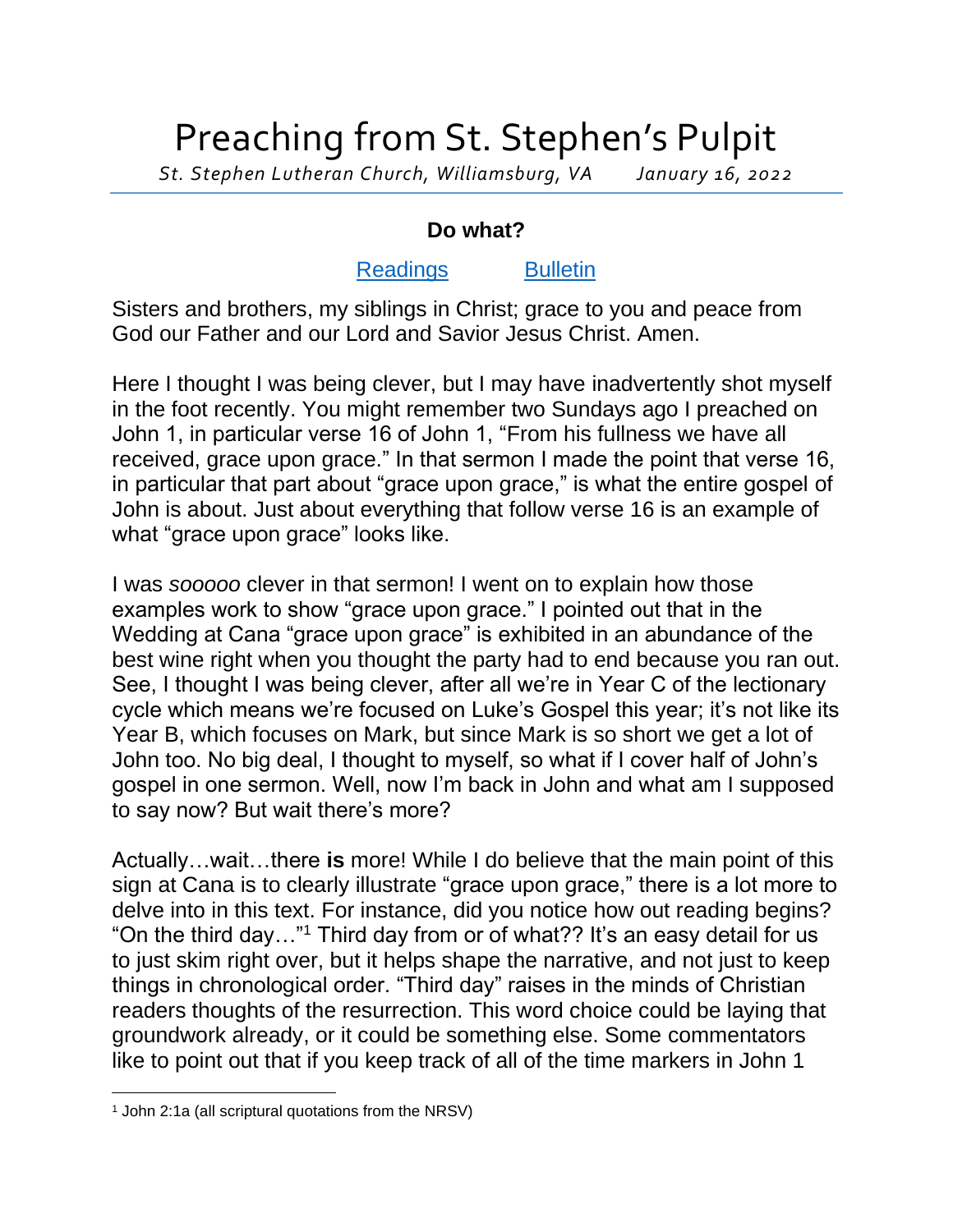you can add them up to find that this "third day" is also the seventh day since the Gospel started making notes on timing. Seven days not only reminds us of creation, but in Hebrew culture seven also indicates perfection or wholeness. So this amazing sign is being introduced with allusions to the resurrection, to perfection, and to completion or wholeness.

Then there's the interchange between Jesus and his mother. Much ink has been spilled in trying to interpret this conversation! From our point of view the tone can be hard to interpret. Jesus addressing his mother as "woman" can sound terse to us. But it's actually the same way he addresses her the only other time he speaks directly to her, which is from the cross in John 19, "When Jesus saw his mother and the disciple whom he loved standing beside her, he said to his mother, 'Woman, here is your son.'" <sup>2</sup> And that latter statement is certainly not terse. So what do we do with Jesus' response in verse four? I'm not sure I have a great answer for that.

Then there's "My hour has not yet come."<sup>3</sup> What does **that** mean? Generally when Jesus talks about his hour in John's gospel he is referencing his crucifixion. But we're 17 chapters away from that narrative! Perhaps this interchange is trying to illustrate Christ's humanity. Perhaps it is foreshadowing other themes in the gospel. How you interpret this exchange is likely shaped by how you interpret the tone of the conversation, and tone is hard to communicate in written form. As I have delved into the text I think those are reasonable interpretations, but I also wonder if we get so bogged down in the first exchange that we skip over what might be the most important part of the conversation: the result!

As a result of this odd conversation, what happens? Mary turns to the servants and says to them "Do whatever he tells you."<sup>4</sup> I'm more and more convinced that this statement is actually the main purpose of this exchange between Jesus and his mother. It clearly lays out that Mary trusts that Jesus can do something about the wine running out. It exhibits an amazing amount of trust in Christ. Remember, this is the first of Jesus' signs, as far as we know the only indication Mary might have had about Jesus' power is his miraculous birth (which this gospel omits). Mary is inviting the servants to trust Jesus. And since the tense of the Greek is present, Mary is also inviting **us** to trust in Christ's power.

<sup>2</sup> John 19:26

 $3$  John  $2:4b$ 

<sup>4</sup> John 2:5b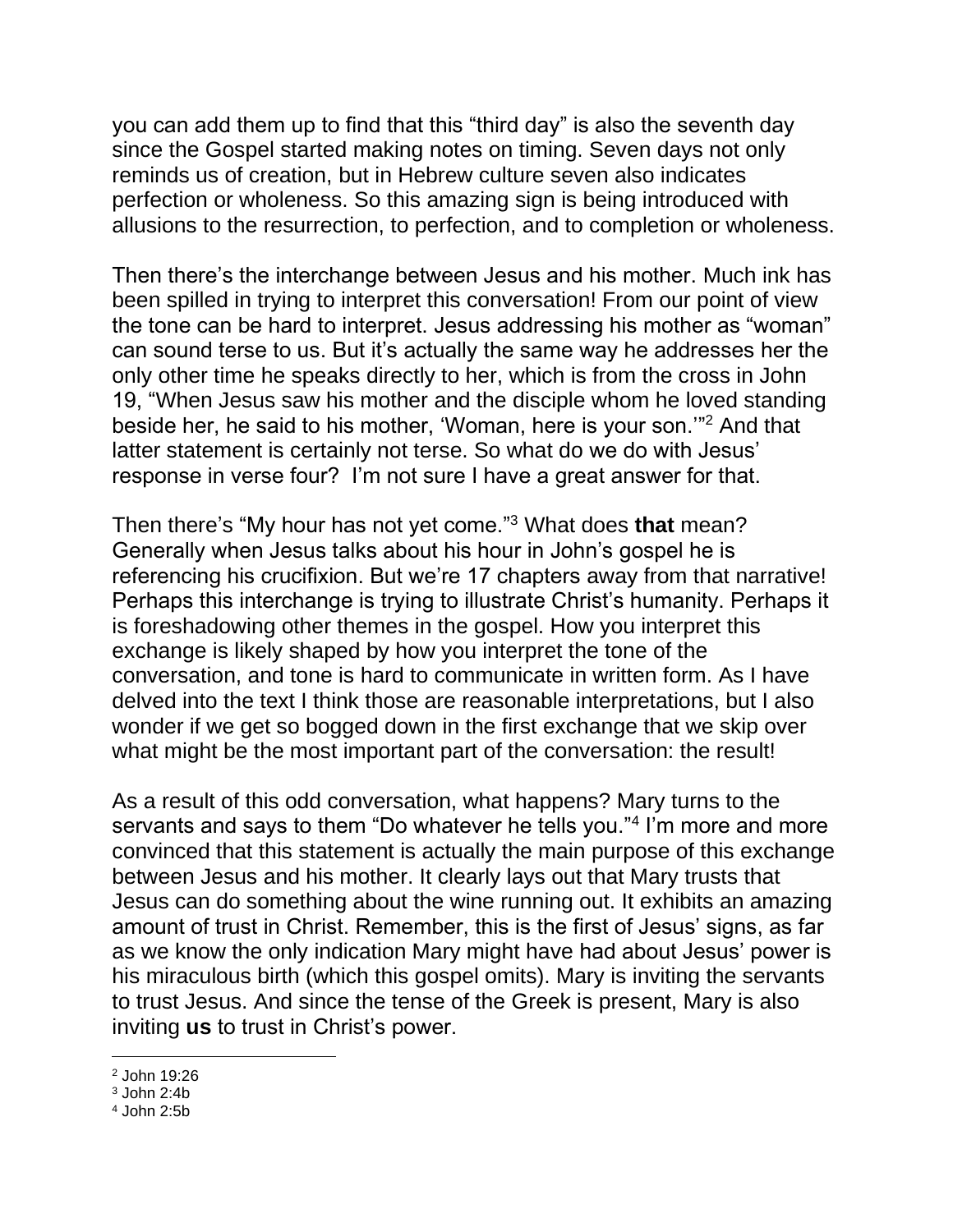Now, if you pay attention in the first six chapters of John's gospel you will find that the topic of trust gets repeated numerous times until it ultimately comes to a head in this exchange from chapter six: "Then [the crowd] said to him, 'What must we do to perform the works of God?' Jesus answered them, 'This is the work of God, that you believe in him whom he has sent.'" 5 Or, to put it another way, believe what I'm telling you! Follow my teachings! Trust that I have the power and authority to heal, to make whole, to liberate, to judge, to forgive, to save, and to love the cosmos so completely that it is reconciled to God.

Again and again in John's gospel trust is the answer that Jesus gives when asked what people are to do. He gives it to Nicodemus, to the Samaritan woman at the well, to disciples and would-be disciples, to the crowds, and through all of them to **us**. In the fullness of Christ God has showered the cosmos with grace upon grace. Christ then teaches that our response to this amazing gift of grace is to trust in Christ. Trust in God as the source of grace, and mercy, and healing, and love, and freedom, and salvation.

Grace upon grace is God saying to us, "You're perfect just the way you are and I love you completely." The teaching of Christ, which calls us to righteousness, is God saying to us, "You're broken and I want you to do better, and here's the example I've given you to follow and to trust in: Jesus Christ, my only beloved son." These may sound paradoxical, but we're Lutheran! We love paradoxes! After all, our theology teaches that we are both saint and sinner. It teaches that in Christ, the Kingdom of God is already come, and yet it's not here (fully) yet. Our theology says that God is perfectly just, and also perfectly merciful. Luther taught in "On the Freedom of a Christian," that followers of Christ are perfectly free and subject to none, but also that we are perfectly dutiful and servants to all. So if there's any group that should be comfortable with paradoxes, it's us Lutherans!

Which brings me back to this paradox. We are loved and saved by the grace upon grace found in the fullness of Jesus Christ, and through no thought, word, or action of our own. We are also called to live out our faith in thought, word, and action by doing as Christ taught us. Or, as Mary said to those servants, and to us: trust Jesus and do whatever he tells you to do. So go and follow Mary's advice. Know that you are saved by God's grace and through no action of your own. And know also that God calls you

<sup>5</sup> John 6:28-29